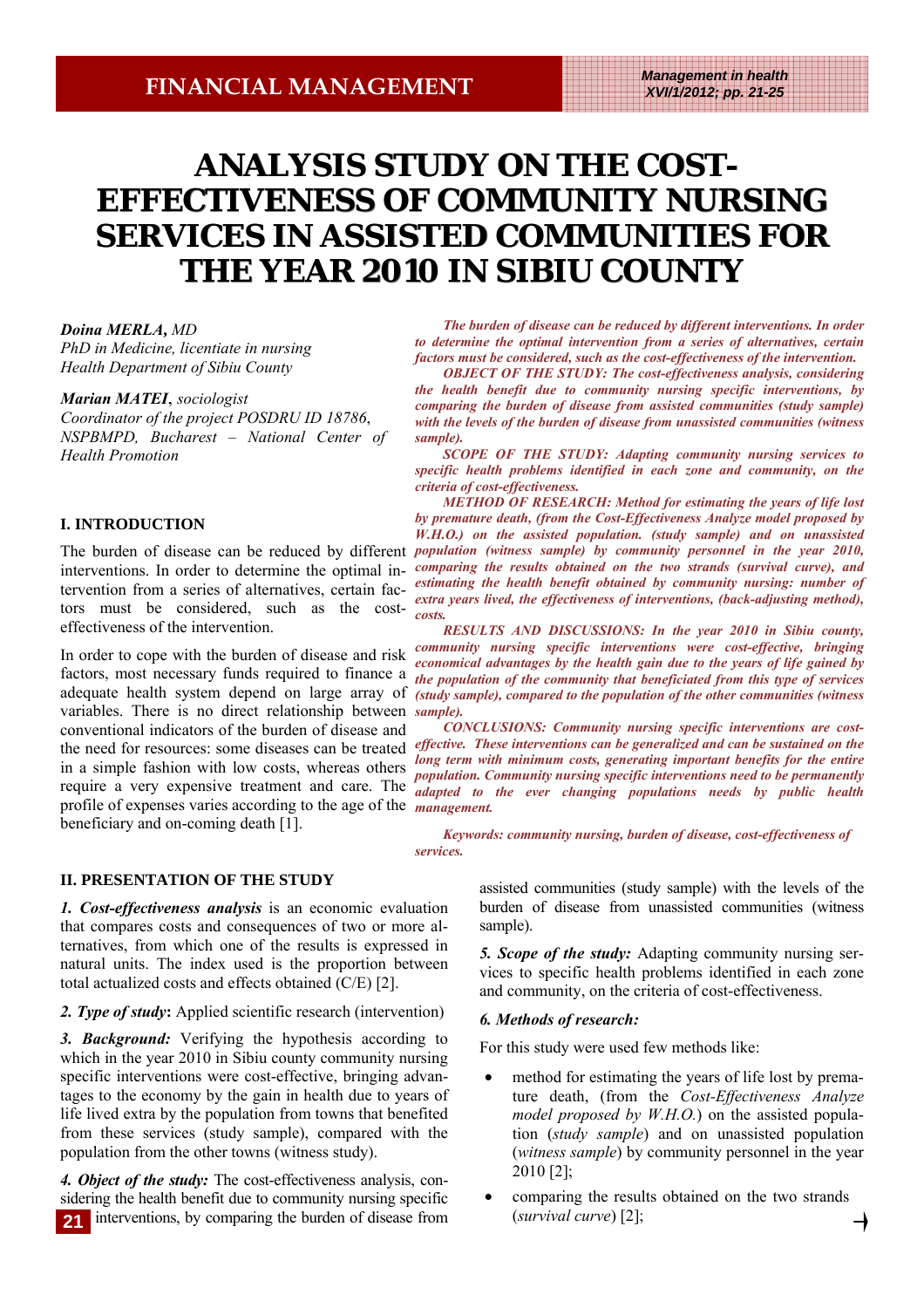# **FINANCIAL MANAGEMENT** *Management in health*

*XVI/1/2012; pp. 21-25* 

- estimating the health benefit obtained by community nursing: number of extra years lived;
- calculating the effectiveness of interventions, (adapting *back-adjusting method*) [2];
- calculating the cost-effectiveness of community nursing interventions ratio.

#### **III. RESEARCH STAGES**

### **Stage A. Comparative analysis of years of life gained by the population that benefited from community nursing (survival curve)**

**A.1. Calculating the life tables** [3] for the two populations (assisted and unassisted) and respective to gender the following variables [4]:

- **x**  *exact age*
- **n**  *the size of range between ages*
- **nPx** *population on January* 1th 2008 *on years of age*
- **nDx** *number of deaths at age* x, *in 2008 within population* Px
- $_{\rm n}$  $M_{\rm x}$  *specific mortality at age x for*  $P_{\rm x}$
- **a** *constant*
- $_{\text{n}}\mathbf{q}_{\text{x}}$  *probability of death at age* x *for*  $P_{\text{x}}$
- $_{\textbf{n}}\mathbf{p}_{\textbf{x}}$  *probability of survival to age* x +1 *for*  $P_{\textbf{x}}$
- **lx**  *cohort set arbitrarily (value 100000)*

 $_{n}d_{x}$  – *number of deaths at age x in the cohort*  $l_{x}$  *for the probability of death*  $q_x$ 

 $_{n}L_{x}$  - *number of years lived by survivors from*  $l_{x}$  *between ages* x *and* x +1

**Tx** – *total number of years lived by the generation studied from* lx

**ex** – *life expectancy at age* x

**A.2.** In order to prove that there are no statistically significant differences between the two populations (assisted and unassisted), namely in the structure of the sex and the 18 age groups, were proceeded to a **dispersion analysis** by applying the **R. Fisher** formula [5]:

$$
F = \frac{s_1}{s_2} = \frac{\frac{1}{n_1 - 1} \sum_{1}^{n_1} (X_i - \overline{X}_{n_1})^2}{\frac{1}{n_2 - 1} \sum_{1}^{n_2} (Y_i - \overline{Y}_{n_2})^2}
$$

Hypothesis:

H 0 : F calculated 
$$
=
$$
  $\frac{S_1}{S_2}$   $\le$  F table  
H a : F calculated  $=$   $\frac{S_1}{S_2}$  > F table

Was accepted the null hypothesis  $H_0$  demonstrating that, in terms of structure by sex and age groups, they are part of the population of Sibiu county, the affirmation stands at a probability of 95% and a risk a of 0.05. If there are significant differences in health status between the two populations, they are due to the action of favorable external factors, in this case community nursing.

#### **A.3. Information processing**

- Calculating the difference between the life expectancy of men and women in the assisted communities and unassisted communities;
- Calculating the percent of survivors from  $nL_x$  of the exact **x** and **x+1** age, for the two samples;
- Calculating the difference between the total number of years lived by the assisted cohort and by the unassisted cohort, **Tx assisted - Tx unassisted**, respectively.

*Data sourse*: The statistical data necessary for the study were taken and centralized from the existing statistical posts from the Sibiu County Statistics Center and The Informatics and Statistics Compartment from Health Department of Sibiu County.

#### **A.4. Comparing results**

Placing the data into tables and graphically representing the results: life expectancy and survival curve.

### **Stage B. Calculating the cost-effectiveness of community nursing services**

**B.1.** Adapting the back-adjusting formula [2]:

Notations:

$$
\lambda_N = \frac{\lambda_C}{1 - (c \times e)} \qquad \text{therefore} \qquad e = \frac{\lambda_N - \lambda_C}{\lambda_N \times c}
$$

 $\lambda_N$  = DALY rate for the unassisted for the null situation *(witness sample);* 

 $\lambda_c$  = DALY rate for the assisted communities for the *present situation (study sample);* 

*c = percent of the population covered by community nursing in the year 2008.* 

*e = effectiveness of community nursing services* 

*Data sourse:* DALY (Disability Adjusted Life Year) rates, representing years of life lost (YLLs) + years of life lived with disability [6], I have obtained from **Study concerning the county and local burden of disease for Sibiu county,** (*cross-sectional study*) and comparative analysis of health issues according to their "burden" on the population from communities that benefit from community nursing and unassisted **22**

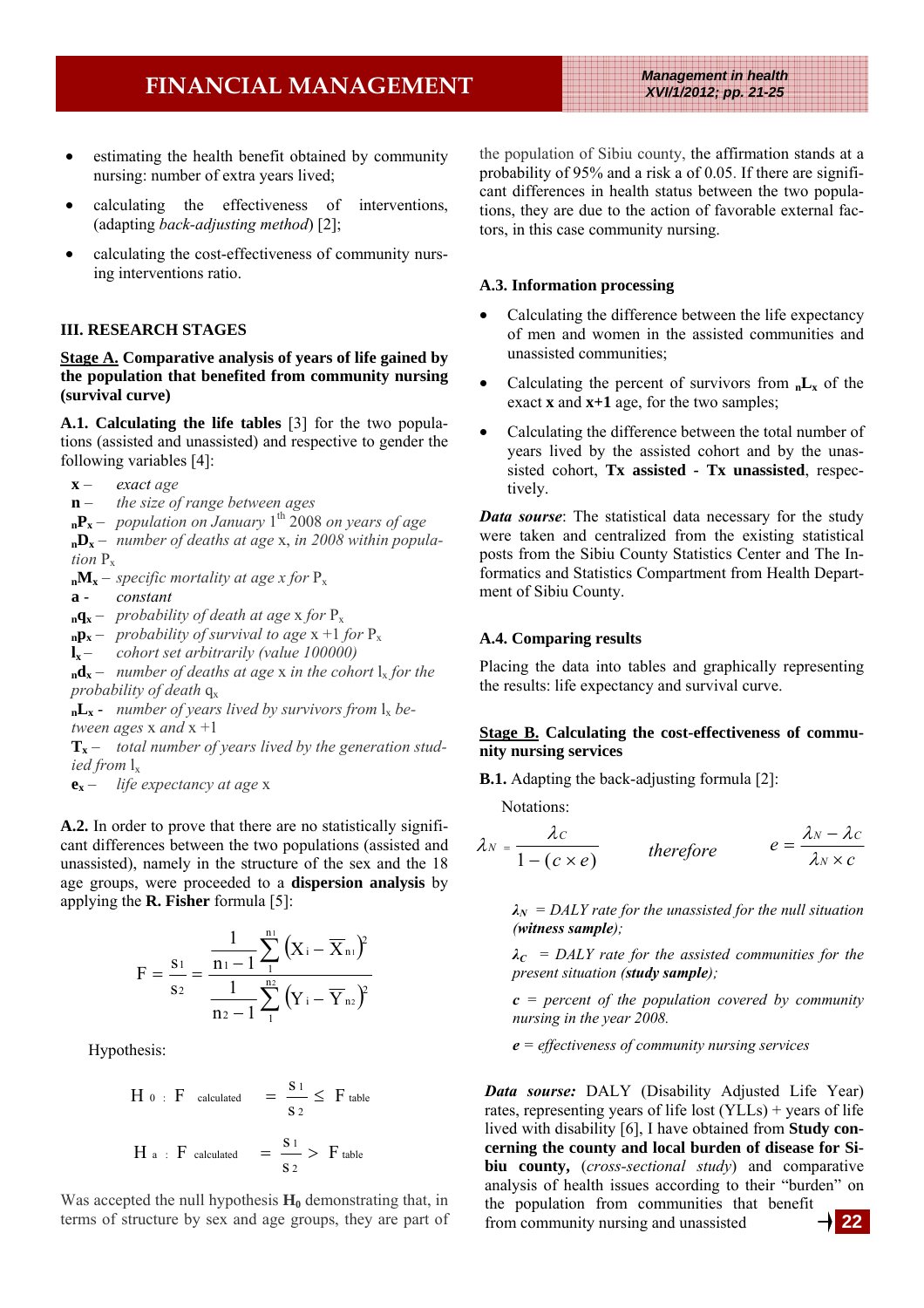communities – Dr. Doina Merla, Doctoral Thesis "*Reducing the burden of disease by developing of community nursing*", "Lucian Blaga" University of Sibiu, 2010 [7].

The number of healthy years of life lost by premature death and disability (DALYs) for the two samples of population was:

Study sample **42050 DALYs** per total population (**270795 persons**), a rate of  $155.3\frac{0}{00}$ , namely:

- **23501 DALYs men** with a rate of  $180.2\frac{0}{00}$
- **18548 DALYs women** with a rate of  $132.1^{\circ}\mathrm{/}_{00}$
- Witness sample **26938 DALYs** per total population (**154064 persons**), a rate of **174.8**<sup>0</sup>/<sub>00</sub>, namely:
- **15569 DALYs men** with a rate of  $204.9\%$
- **11369 DALYs women** with a rate of  $145.6\%$

## **B2.** Calculating the cost-effectiveness ratio (RCA)

The general formula used to calculate the cost-effectiveness ratio (CER) is [2]:

$$
CER = \frac{Sum of Costs}{Sum of Benefic Effects}
$$

The cost-effectiveness of the services was determined based on the data resulted from stages **A** and **B**.

*Statistical collectivity (statistical population)* representing the object of the statistical analysis:

- study sample the population of Sibiu county that benefited from community nursing = 270795 persons, of which 82791 assisted persons;
- **witness sample** the population from Sibiu county that did not benefit from community nursing = 154064 persons.

## *Variables analyzed:*

- **independent variables: gender, age group, number of population for the two samples, number of deaths, DALY rates, coverage percent, budget for 2008;**
- **continuous quantitative dependent variables:** life expectancy, survivors, differences in years of life lived, cost-effectiveness of services.

## *Statistical series*

bivariate: the string of values corresponding to the difference between the two populations;

## *Instruments used:*

- Microsoft Office Excel for the registering, complex **grouping and data processing. Simple statistic tables, grouping tables and correlation tables were obtained, and formulae mathematical and statistical functions were applied for the calculus of analytical and synthetic statistic indicators;**
- **Exercise for applying the calculation method for the adjusted table of mortality Brass Growth Balance, and Excel template with ilustrations of the aplication;**
- **Standard set of values**  $L_x$  **for the life table;**
- **Microsoft Office Word for the editing of the study, presenting information and results, graphical representation of the material** resulted from the research, analysis and synthesis;

## **IV. RESULTS**

In the year 2010, a number of **82791** persons from Sibiu county (studied sample) beneficiated from community nursing, representing **19.54%** of the total population of Sibiu county and **30.57%** of the total population from assisted communities; considering these conditions, the standard was of **2500** persons/community nurse and **500-750** persons of rroma ethnicity/sanitary mediator.

Supplying criteria for economical evaluation of community nursing and verifying the hypothesis according to which, in Sibiu county, community nursing specific interventions were cost-effective, bringing economical advantages by the health gain due to the years of life gained by the population of the community that beneficiated from this type of services (study sample), compared to the population of the other communities (witness sample), conducted to the following results:

- The difference between the life expectancies at birth for the two samples is obviously favorable to the male population from the studied sample, the largest difference being for these groups of age:  $15-19$  years  $= 1.98$  years, 10-14 years = **1.93** years and 20-24 years = **1.83** years.
- The difference between total number of years lived by the assisted male cohort and the unassisted male cohort: assisted Tx - unassisted Tx, namely 7147635- 6995885=**151750 years of life gained** by male population from the researched sample. *(Table no 1, Graph no 1)*
- Also, the difference between the life expectancies at birth for the two samples is favorable to the female population from the studied sample, the largest difference being for these groups of age: 35-39 years = **1.06** years, 15-19 years  $= 1.03$  years and  $45-49$  years  $= 1.00$  years.
- The difference between the total number of years lived by the assisted women cohort and the unassisted women cohort – assisted Tx – unassisted Tx, namely  $7825011$ -7758635=**66376 years of life gained** by the female population of the researched sample. *(Table no 2, Graph no 2)*
- A gain of **218126 years of life gained** by the assisted population compared to the unassisted population was recorded, more of the gained years being lived by men (**151750**) compared to the number of years gained by women (**66376**).
- The allocated budget from the Ministry of Health to Sibiu county for the VI National Program – Community Nursing and Actions for Health was of **1049000** lei;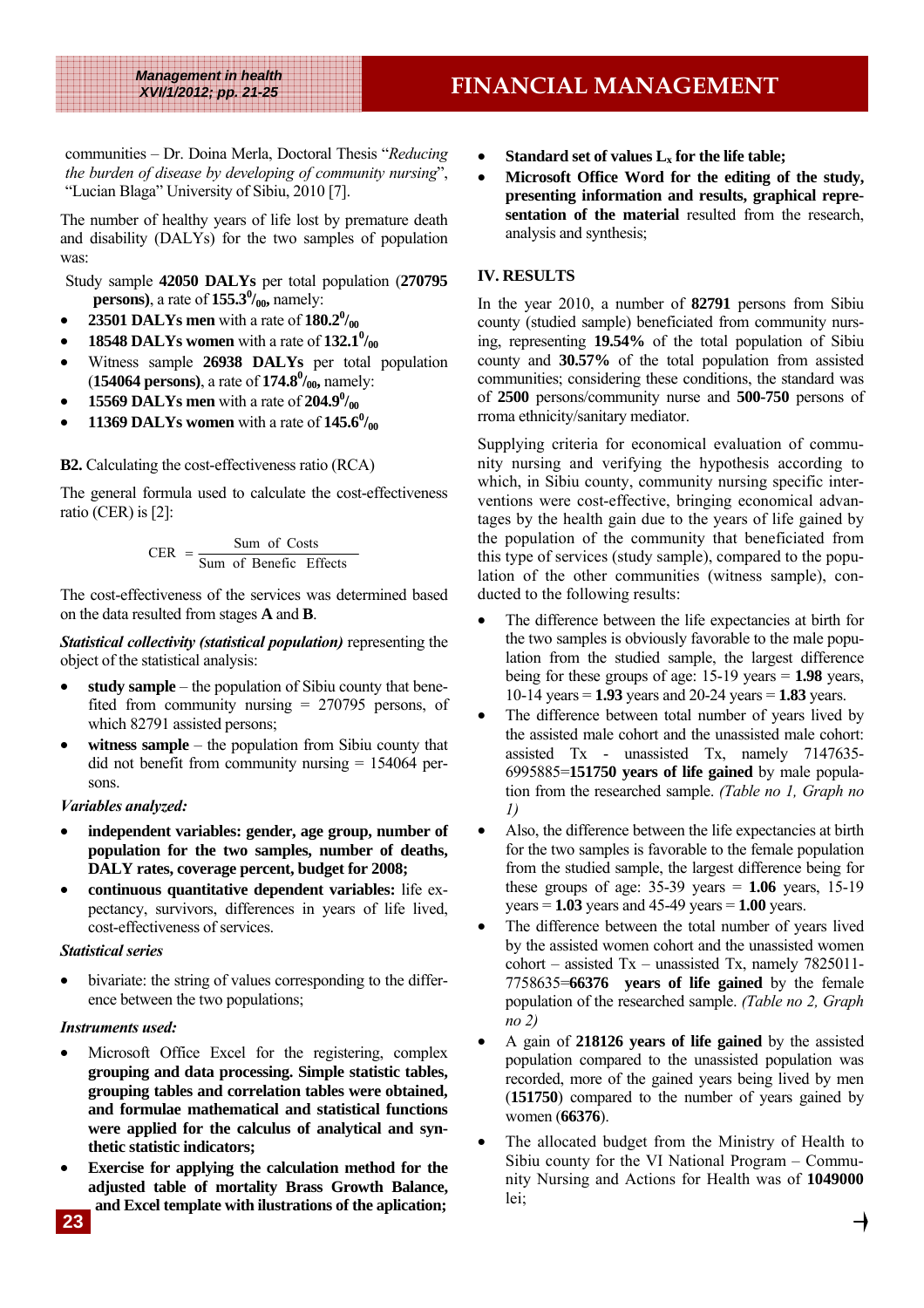| Age group        |         |                 | Men from the researched sample |       | Men from the witness sample |                |         |       |
|------------------|---------|-----------------|--------------------------------|-------|-----------------------------|----------------|---------|-------|
| $\boldsymbol{x}$ | $l_{x}$ | $n\mathbf{d}_x$ | $T_{x}$                        | $e_x$ | $l_{x}$                     | $_n d_x$       | $T_{x}$ | $e_x$ |
| $0 - 1$          | 100000  | 891             | 7147635                        | 71.48 | 100000                      | 924            | 6995885 | 69.96 |
| $1-4$            | 99109   | 341             | 7048436                        | 71.12 | 99076                       | $\Omega$       | 6896716 | 69.61 |
| $5-9$            | 98768   | 283             | 6652819                        | 67.36 | 99076                       | $\overline{0}$ | 6500411 | 65.61 |
| 10-14            | 98485   | 73              | 6159688                        | 62.54 | 99076                       | $\theta$       | 6005028 | 60.61 |
| 15-19            | 98412   | 169             | 5667446                        | 57.59 | 99076                       | 445            | 5509646 | 55.61 |
| $20 - 24$        | 98243   | 466             | 5175809                        | 52.68 | 98631                       | 530            | 5015378 | 50.85 |
| $25 - 29$        | 97777   | 202             | 4685758                        | 47.92 | 98101                       | 393            | 4523547 | 46.11 |
| 30-34            | 97575   | 492             | 4197377                        | 43.02 | 97708                       | 438            | 4034024 | 41.29 |
| 35-39            | 97083   | 874             | 3710732                        | 38.22 | 97270                       | 1338           | 3546579 | 36.46 |
| 40-44            | 96209   | 1544            | 3227501                        | 33.55 | 95932                       | 2014           | 3063573 | 31.93 |
| 45-49            | 94665   | 2975            | 2750315                        | 29.05 | 93918                       | 3895           | 2588946 | 27.57 |
| 50-54            | 91690   | 4964            | 2284428                        | 24.91 | 90024                       | 5095           | 2129091 | 23.65 |
| 55-59            | 86726   | 6135            | 1838388                        | 21.20 | 84929                       | 7614           | 1691709 | 19.92 |
| 60-64            | 80591   | 6858            | 1420094                        | 17.62 | 77315                       | 8147           | 1286098 | 16.63 |
| 65-69            | 73733   | 13486           | 1034282                        | 14.03 | 69168                       | 12405          | 919891  | 13.30 |
| 70-74            | 60247   | 14304           | 699330                         | 11.61 | 56763                       | 14042          | 605064  | 10.66 |
| 75-79            | 45944   | 15529           | 433852                         | 9.44  | 42721                       | 15431          | 356354  | 8.34  |
| 80-84            | 30414   | 12499           | 242958                         | 7.99  | 27290                       | 15280          | 181328  | 6.64  |
| $85+$            | 17915   | 17915           | 122134                         | 6.82  | 12009                       | 12009          | 83080   | 6.92  |

*Table 1 - Life table for men, with and without community nursing, Sibiu county for the year 2008* 

### *Notations:*

*x – the exact age of the men in the two cohorts* 

 $l_x$  *– cohort arbitrarily set (value 100000)* 

 $n_d$  $d_x$  –*num* $d$ *r number of man deaths at age x in the cohort l<sub>x</sub> for the probability of death*  $q_x$ 

 $T_x$  – total number of years lived by the generation studied from  $l_x$ )





 $-$  % of surviving males of the researched sample  $\xrightarrow{\quad}$  % of surviving males of the witness sample

The cost-effectiveness ratio was:

The effectiveness of comunity nursing interventions RCE =  $\frac{\text{The cost per 1 year of life gained}}{\Rightarrow}$  $\frac{4,81}{0,3631}$  =

The effectiveness of community nursing for Sibiu county was of **0.3631**, or **36.31%** for a population coverage percent of **30.57%.** 

- The average cost/assisted person/the year 2008 was of **12.67 lei**.
- The cost **per 1 year of life gained** was of **4.81 lei**.

## **V. CONCLUSIONS**

*Community nursing specific interventions are cost-effective.* 

The interventions of community nursing are supplied on the basic level of the health system and their main objective is promoting health (*education for health, prevention and maintaining health*) offering considerable economical advantages by health gain, reducing inequalities and costs for secondary healthcare level (hospitalization). These interventions can be generalized and can be sustained on the long term with minimum costs, generating important benefits for the entire population.

Community nursing specific interventions need to be permanently adapted to the ever changing populations needs by public health management.